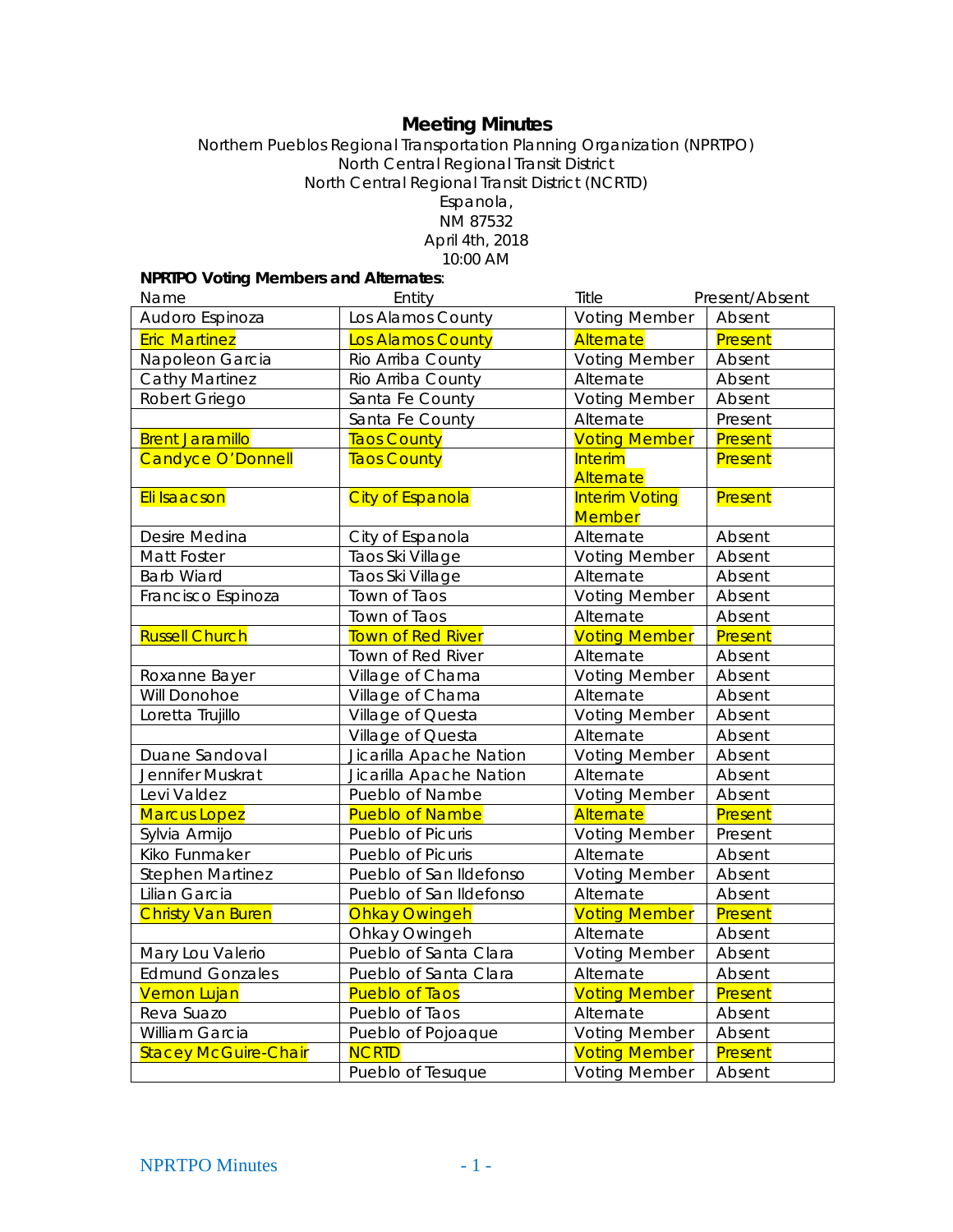#### **NCNMEDD/NPRTPO Staff**

Dennis T. Salazar MCNMEDD

**NMDOT Staff** Ron D. Shutiva NMDOT Tribal Liaison Stephen Lopez NMDOT- District 5

**Guest Members**

Alison Gillette City of Espanola- Planner

#### **I. Call Meeting to Order**

The Meeting was called to order at 10:13 a.m. by NPRTPO Chair Stacy McGuire, NCRTD.

#### **II. Pledge of Allegiance**

#### **III. Welcome and Introductions:**

Individual introductions were conducted by each NPRTPO member and guests.

#### **IV. Approval of the Agenda:**

Chair McGuire, called for a motion to approve the agenda

Eric Martinez, Los Alamos County, made the motion to approve the agenda; the motion was seconded by Brent Jaramillo, Taos County. The motion passed and all voted in favor.

## **V. Approval of the Minutes: (February 7th, 2018 – NCNMEDD)**

Chair McGuire called for a motion to approve the minutes as submitted.

Brent Jaramillo, Taos County, made the motion to approve the minutes as submitted; the motion was seconded by Vernon Lujan, Taos Pueblo. The motion passed and all voted in favor.

## **VI. Public Comments-5 minutes/person**:

Chair McGuire called for any public comment.

No Public Comments

#### **VII. City of Espanola Multi-Modal Transportation Planning, National Park Service Planning Technical Assistance Status: (City of Espanola Planner-Alison Gillette)**

Ms. Gillette gave a presentation from the City of Espanola regarding where the City is currently at with Multi Modal Transportation Planning and working with Marcy DeMillion from the National Park Service. City of Espanola Planning Director Eli Isaacson also made some comments regarding Ms. Gillette's presentation. There were specific questions and answers regarding the projects. Christy Van Buren-Ohkay Owingeh Pueblo encouraged the City of Espanola representatives to reach out so they can further discuss planning and how the Pueblo and City can work together, also in being aware of the projects being planned.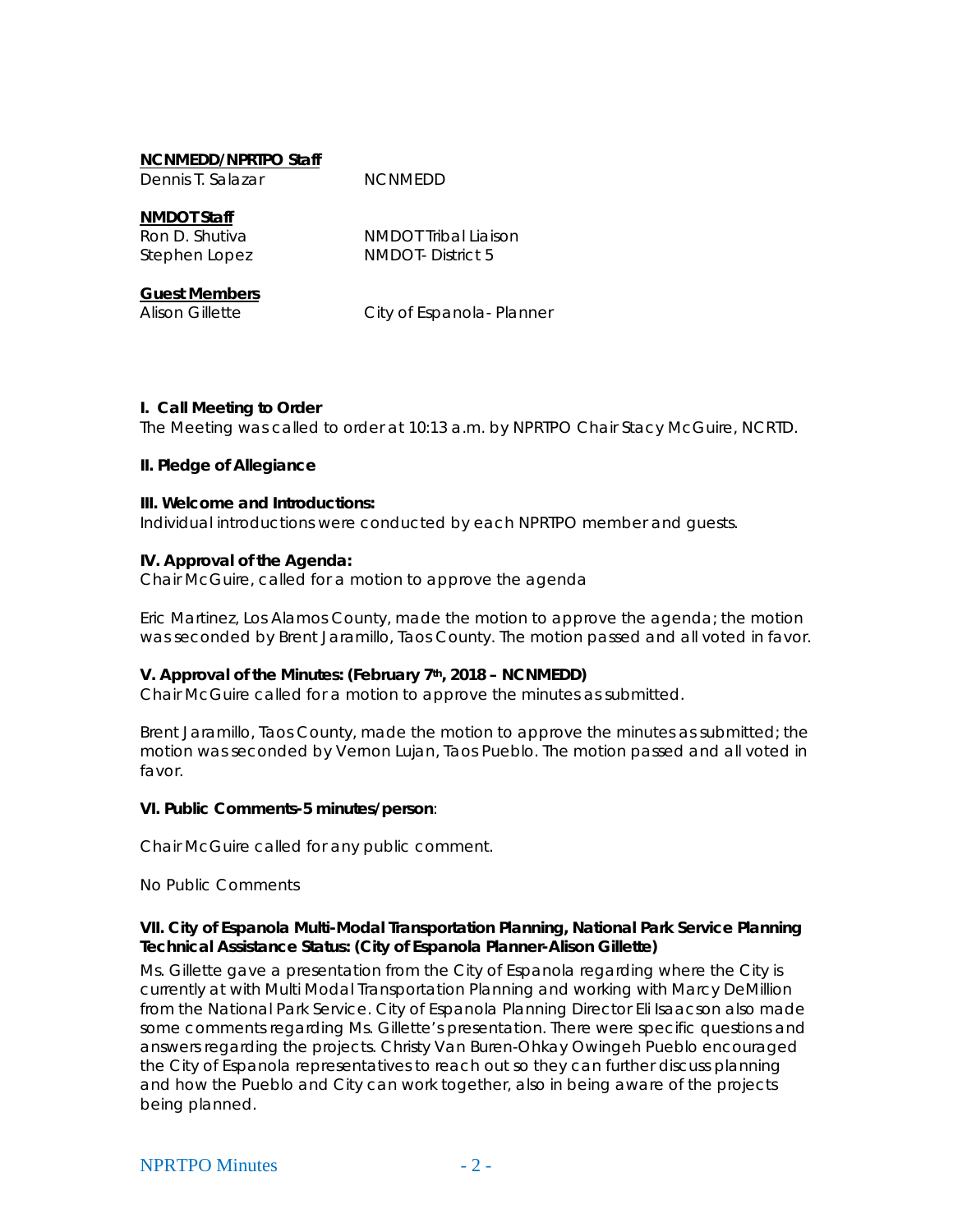## **VIII. Transportation Alternative Program (TAP) and Recreational Trails Program (RTP) Guidebook Review and Discussion: (Planner and Members)**

A discussion between, NMDOT Ron Shutiva, Planner/RTPO Program Manager Dennis T. Salazar and Board Members regarding planning for upcoming TAP and RTP. According to NMDOT the TAP/RTP Guidebook is scheduled to be out at the end of April or early May. Mr. Salazar advised the Board to start preparing for any potential projects that would align with the this. NCNMEDD Community Services Director Eric Ghahate was unable to be present at this meeting but the plan is for the next meeting Mr. Ghahate will discuss this in further detail.

## **IX. NPRTPO Project Tracking, Monitoring and Reporting:**

Chair McGuire gave a brief update stating that NCRTD is in the last phase of TAP. Vernon Lujan advised that Taos Pueblo is closing out the Tiger Grant hopefully by the end of April and it is looking like there will be some savings from the Tiger Grant, hoping that with this saving it can be used for future maintenance of the road. Mr. Lujan also gave a brief update on the Safety Plan that is already in progress.

Christy Van Buren gave a brief update regarding the \$2 Million Dollar award from USDA for the Waterline Project. Ms. Van Buren also gave an update regarding the outdoor recreational facility.

## **X. NMDOT Updates:**

Mr. Ron Shutiva, NMDOT advised that there have been some NMDOT constraints for funding from the Federal Government, Mr. Shutiva encouraged members to resubmit projects and phase them off. Mr. Shutiva also advised that there will be a Tribal Transportation Training on April 11<sup>th</sup> at the Isleta Resort/Casino and has in the works Tribal Safety Summit Plans. The goal is to identify the top three (3) priorities of concern, the goal is to have the summit in late fall of this year or early spring of next year.

Mr. Shutiva reminded everyone that LTAP is now contracted through University of New Mexico.

Mr. Stephen Lopez from D-5 gave brief updates regarding ongoing and future projects. Mr. Lopez also answered questions from the Board regarding specific project updates.

## **XI. Member Input on Training and Presentations for NPRTPO:**

Commissioner Candyce O'Donnell from Taos County asked some questions regarding past presentations/training. Commissioner O'Donnell also requested if Mr. Paul Brascher or Stephen Lopez can show up at the next meeting to have D-5 Question/Answer session.